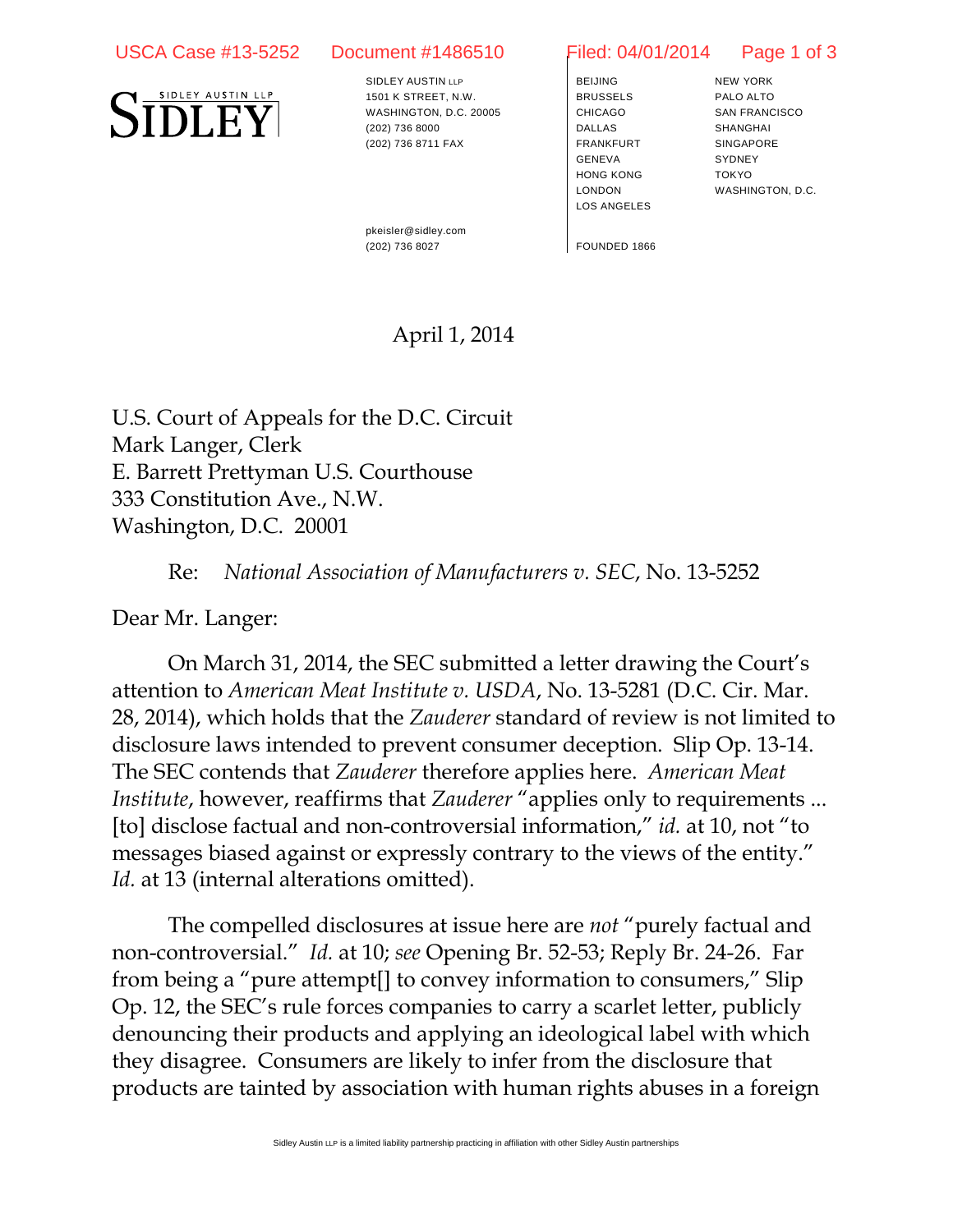U.S. Court of Appeals for the D.C. Circuit Page 2 April 1, 2014

country, hardly a "benign" conclusion. SEC Ltr. at 1. Furthermore, in part because the SEC construed the statute's "did originate" language to mean "may have originated," the compelled disclosure will frequently be false or misleading: companies will be forced to state that their products have not been found to be "DRC conflict free" even when, as the SEC puts it, they have "gone to great lengths to trace the origin of [the] minerals, but ha[ve] simply been unable to confirm" that origin. *Id.*

The compelled disclosure here is therefore nothing like the "purely factual and non-controversial" disclosure at issue in *Zauderer*, a simple statement that a client in a contingent fee case would be liable for litigation costs. *Zauderer v. Office of Disciplinary Counsel*, 471 U.S. 626, 652 (1985). It is also far different from the disclosure in *American Meat Institute*, where the companies had no "objection to the content of the message conveyed by the mandated speech." Slip Op. 10. For these and other reasons discussed in Appellants' briefs, *Zauderer* is inapplicable.

Respectfully submitted,

/s/ Peter D. Keisler

Peter D. Keisler Sidley Austin LLP 1501 K Street, NW Washington, D.C. 20005 Telephone: (202) 736-8027 Facsimile: (202) 736-8711 *Counsel for Appellants*